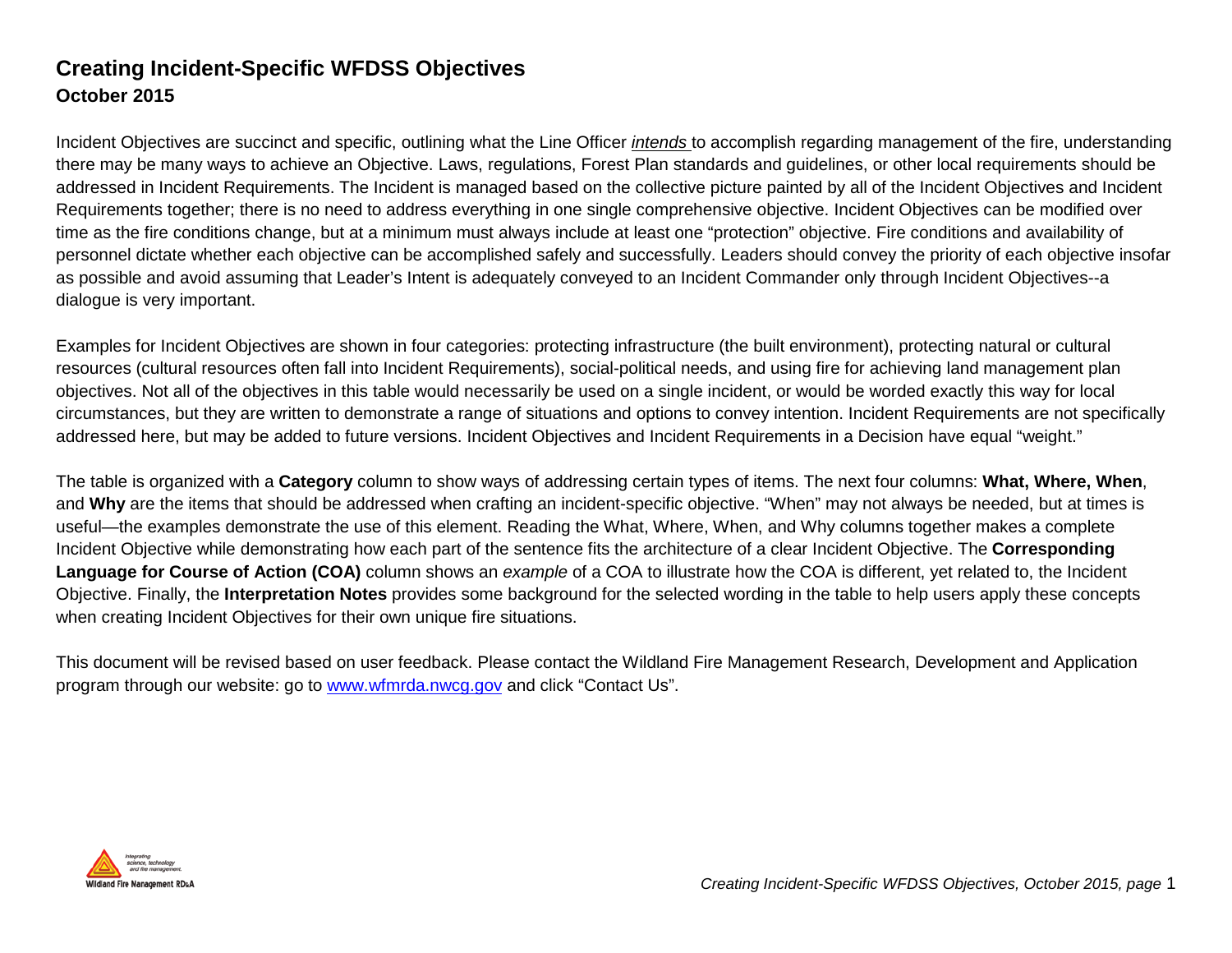|                                                            |                                                                                    | <b>Recommended Wording for Incident Objectives</b>                                                                                                                          |                                                                |                                                                                                                                                                                                                                 |                                                                                                                                                                                                                                                                                                        |                                                                                                                                                                                                                                                                                                                                                                            |
|------------------------------------------------------------|------------------------------------------------------------------------------------|-----------------------------------------------------------------------------------------------------------------------------------------------------------------------------|----------------------------------------------------------------|---------------------------------------------------------------------------------------------------------------------------------------------------------------------------------------------------------------------------------|--------------------------------------------------------------------------------------------------------------------------------------------------------------------------------------------------------------------------------------------------------------------------------------------------------|----------------------------------------------------------------------------------------------------------------------------------------------------------------------------------------------------------------------------------------------------------------------------------------------------------------------------------------------------------------------------|
| Category                                                   | Do WHAT?*<br>Protect,<br>Coordinate,<br>Maintain, or<br>Utilize are<br>suggestions | At WHERE?*<br>Describe site using<br>specific place<br>names                                                                                                                | WHEN?<br>Use time-<br>based<br>language<br>only when<br>needed | <b>Because WHY?*</b><br>Write clear, specific<br>descriptions of<br>resource value and<br>overall importance to<br>convey priority                                                                                              | Corresponding<br><b>Language for Course</b><br>of Action (COA)<br>Describe actions that<br>meet the Incident<br>Objective                                                                                                                                                                              | <b>Interpretation Notes</b>                                                                                                                                                                                                                                                                                                                                                |
| <b>Protect WUI</b><br>Infrastructure                       | <b>Protect the</b><br>community                                                    | of New<br>Meadows**                                                                                                                                                         | n/a                                                            | to prevent loss of our<br>most Highly Valued<br><b>Resources and Assets</b><br>such as private<br>residences and<br>infrastructure.                                                                                             | To protect New<br>Meadows, utilize open<br>fuel type in the<br>prescribed fire<br>treatment (2010).<br>Avoid suppression<br>actions in snag areas<br>from Jack Fire (1992)<br>due to firefighter<br>exposure. Assess utility<br>of closed Beaver Ridge<br>Road for improvement<br>and holding actions. | This is preferred over<br>"keep the fire small" or<br>"keep the fire west of the<br>road" and focuses on<br>what needs protection.<br>Allows for multiple<br>strategies and risk<br>mitigation. Demonstrates<br>priority. Suggests locally<br>known options for control.                                                                                                   |
| <b>Protect</b><br><b>Isolated</b><br><b>Infrastructure</b> | <b>Protect isolated</b><br><b>Forest assets</b>                                    | in Great Bear<br><b>Wilderness</b><br>including Johnson<br><b>Cabin, Lakeside</b><br><b>Comm Tower,</b><br>Main RAWS, and<br><b>Comms</b> Site at<br><b>Hilltop Ridge**</b> | n/a                                                            | to prevent loss of<br>highly valued Forest<br>infrastructure and<br>assets, and prevent<br>loss of critical forest-<br>wide communications<br>that would<br>compromise ability to<br>maintain safe and<br>effective operations. | Utilize point-protection<br>tactics in Great Bear<br>Wilderness to protect<br>isolated forest assets<br>where surrounding<br>landscape does not<br>require suppression; if<br>needed, allow fire to<br>burn to Corridor Road<br>where suppression<br>tactics have a high<br>probability of success.    | Point-protect may imply<br>that fire in the general<br>area is acceptable, and<br>there is no need to<br>suppress, or that limited<br>firefighting resources<br>preclude suppressing the<br>entire fire edge. This is<br>not too tactical; tactics<br>would involve use of<br>dozers, sprinklers,<br>wrapping, etc. Only the<br>highly valued assets<br>need to be listed. |

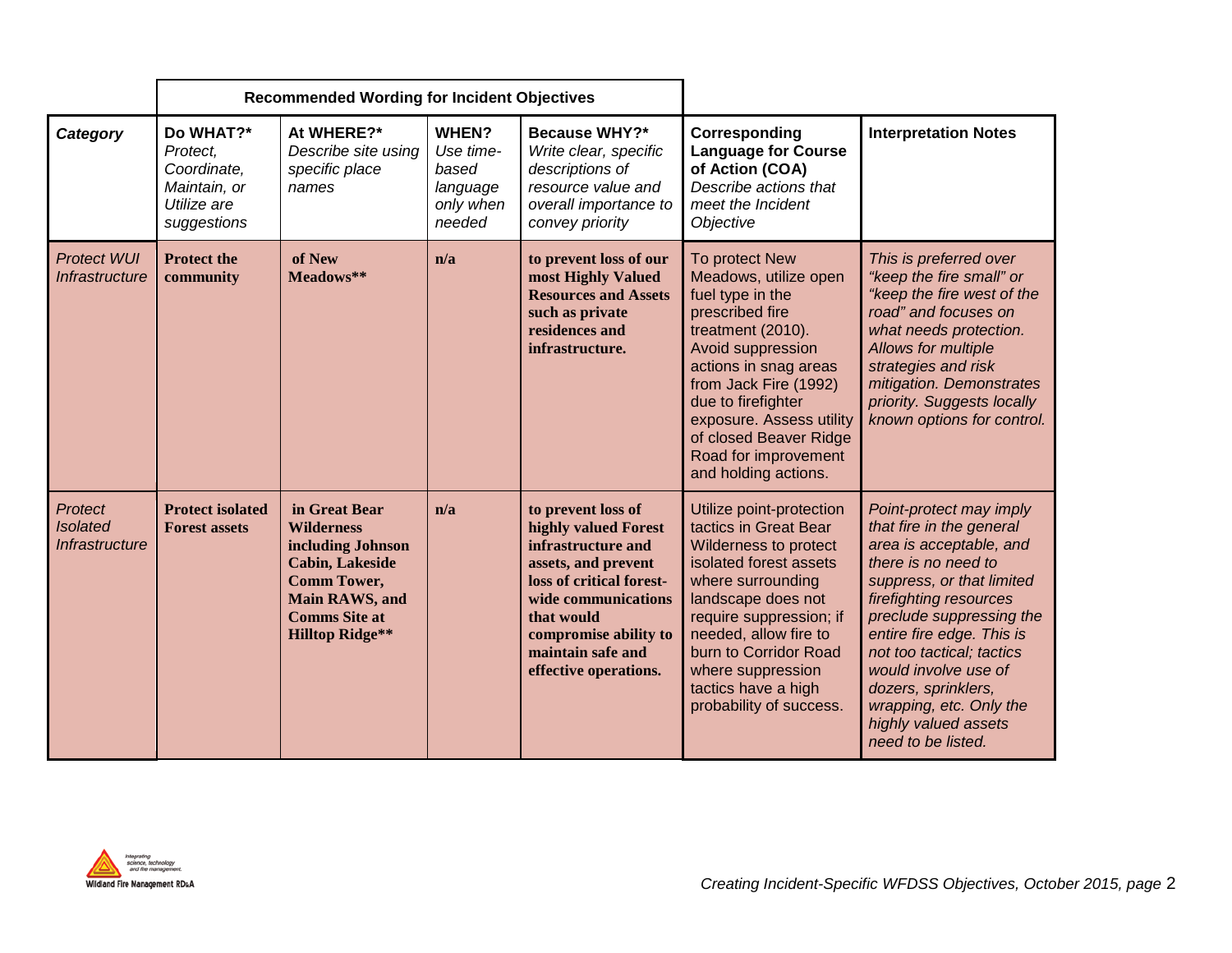|                                                      | <b>Recommended Wording for Incident Objectives</b>                                                                                       |                                                              |                                                                |                                                                                                                                                   |                                                                                                                                                                                                                                                                |                                                                                                                                                                                                                                                                                                                                                                                                                   |
|------------------------------------------------------|------------------------------------------------------------------------------------------------------------------------------------------|--------------------------------------------------------------|----------------------------------------------------------------|---------------------------------------------------------------------------------------------------------------------------------------------------|----------------------------------------------------------------------------------------------------------------------------------------------------------------------------------------------------------------------------------------------------------------|-------------------------------------------------------------------------------------------------------------------------------------------------------------------------------------------------------------------------------------------------------------------------------------------------------------------------------------------------------------------------------------------------------------------|
| Category                                             | Do WHAT?*<br>Protect.<br>Coordinate.<br>Maintain, or<br>Utilize are<br>suggestions                                                       | At WHERE?*<br>Describe site using<br>specific place<br>names | WHEN?<br>Use time-<br>based<br>language<br>only when<br>needed | Because WHY?*<br>Write clear, specific<br>descriptions of<br>resource value and<br>overall importance to<br>convey priority                       | Corresponding<br><b>Language for Course</b><br>of Action (COA)<br>Describe actions that<br>meet the Incident<br>Objective                                                                                                                                      | <b>Interpretation Notes</b>                                                                                                                                                                                                                                                                                                                                                                                       |
| <b>Protect</b><br><b>Special</b><br>Infrastructure   | <b>Protect the</b><br>historic OTO<br><b>Dude Ranch**</b><br>compound<br>buildings,<br>infrastructure,<br>powerlines, and<br>cottonwoods | at the head of Clear<br><b>Creek</b>                         | n/a                                                            | to avoid loss or<br>damage to this highly<br>valued National<br><b>Historic Landmark</b><br>lodge, cabins, fence,<br>and historic<br>landscaping. | Use direct and indirect<br>tactics that include<br>Road 4322/422, and<br>changes in fuel types.<br><b>Burnout operations</b><br>should limit loss of<br>trees and shrubs within<br>0.25mi of Ranch.<br><b>Consult with READ</b><br>when developing<br>tactics. | This is a "compound" of<br>buildings of high historic<br>value, and this priority is<br>implied in the language<br>used. The trees are an<br>integral part of the<br>historic landscape.<br>Additional details must be<br>conveyed through verbal<br>consultations with<br><b>Resource Advisor or Line</b><br><b>Officer.</b> Consultation with<br>READ can also be<br>relayed through Leader's<br>Intent letter. |
| <b>Protect</b><br><b>Natural</b><br><b>Resources</b> | <b>Protect Coho</b><br><b>Salmon habitat</b>                                                                                             | in Bald Creek<br>drainage**                                  | n/a                                                            | by limiting fire<br>intensities that will<br>kill overstory and<br>raise stream<br>temperatures to<br>lethal levels.                              | Limit fire spread in Bald<br>Creek drainage, or use<br>burnout operations to<br>limit intensities to flame<br>lengths less than 4<br>feet. Consult with<br><b>READ</b> when<br>developing tactics.                                                             | How fire intensity is<br>limited is not dictated<br>here, but inclusion of this<br>resource implies its<br>importance. What can be<br>tolerated in terms of fire<br>is clearly defined. Verbal<br>consultation with the Line<br>Officer and/or READ is<br>important.                                                                                                                                              |
| <b>Protect</b><br><b>Natural</b><br><b>Resources</b> | Protect pre-<br>commercial<br>timber stands                                                                                              | in Sections 11, 12 of<br><b>Wolf Creek</b><br>drainage**     | n/a                                                            | by not allowing fire to<br>enter the stands.                                                                                                      | Limit fire spread in the<br><b>Wolf Creek area using</b><br>direct or indirect tactics<br>that include skid roads<br>and old dozer line from<br>1998 Clark Fire.                                                                                               | If the LRMP states that it<br>is completely<br>unacceptable to allow fire<br>here, it should be<br>emphasized in the<br>Objective.                                                                                                                                                                                                                                                                                |

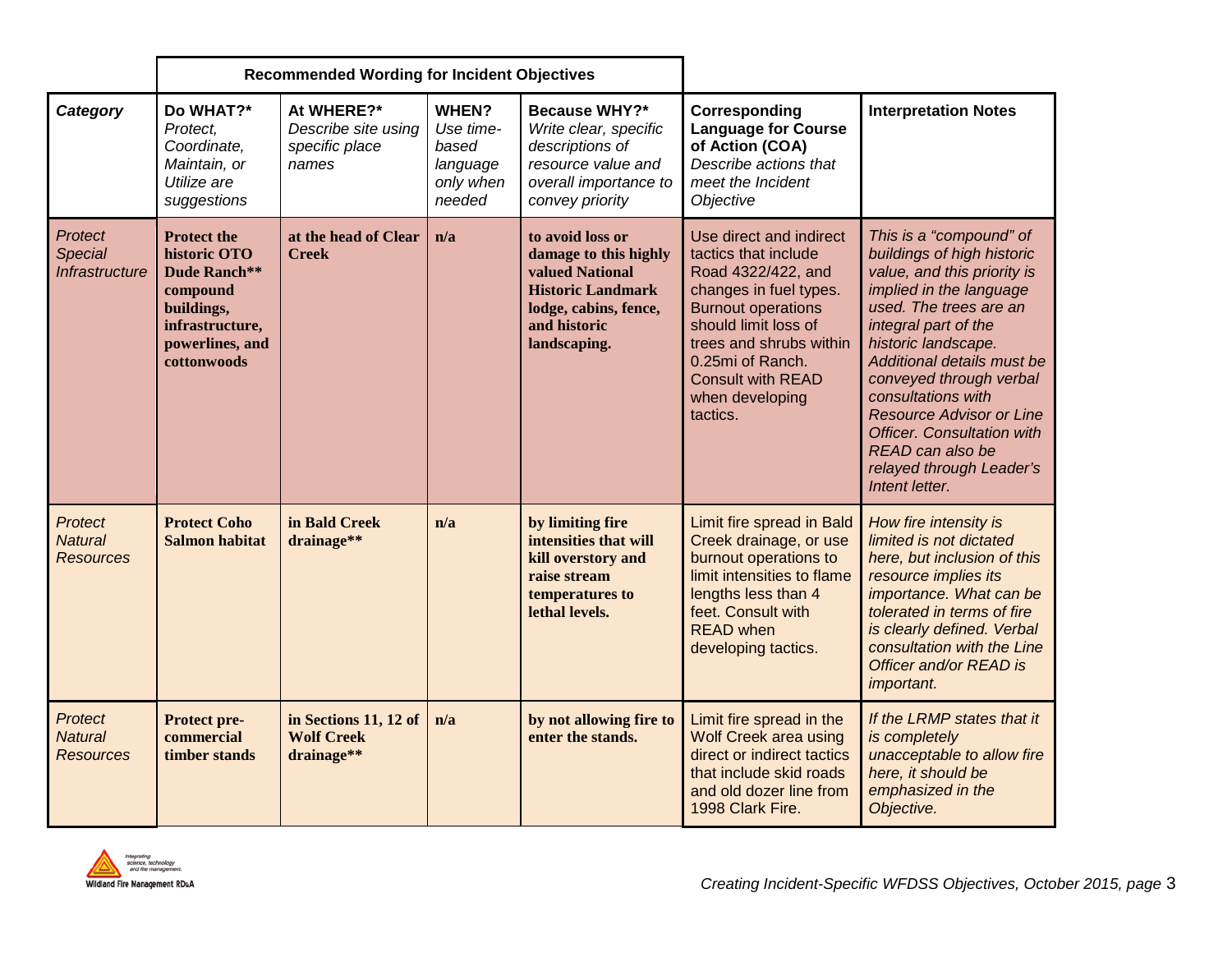|                                            | <b>Recommended Wording for Incident Objectives</b>                                 |                                                                  |                                                                |                                                                                                                               |                                                                                                                           |                                                                                                                                                                                                                                                                                                                                |
|--------------------------------------------|------------------------------------------------------------------------------------|------------------------------------------------------------------|----------------------------------------------------------------|-------------------------------------------------------------------------------------------------------------------------------|---------------------------------------------------------------------------------------------------------------------------|--------------------------------------------------------------------------------------------------------------------------------------------------------------------------------------------------------------------------------------------------------------------------------------------------------------------------------|
| Category                                   | Do WHAT?*<br>Protect.<br>Coordinate,<br>Maintain, or<br>Utilize are<br>suggestions | At WHERE?*<br>Describe site using<br>specific place<br>names     | WHEN?<br>Use time-<br>based<br>language<br>only when<br>needed | Because WHY?*<br>Write clear, specific<br>descriptions of<br>resource value and<br>overall importance to<br>convey priority   | Corresponding<br><b>Language for Course</b><br>of Action (COA)<br>Describe actions that<br>meet the Incident<br>Objective | <b>Interpretation Notes</b>                                                                                                                                                                                                                                                                                                    |
| Social-<br><b>Political</b><br><b>Need</b> | <b>Maintain public</b><br>access                                                   | from the 4356/2234<br>road junction to<br><b>Hiawatha Lake**</b> | through<br><b>Labor Day</b><br>weekend                         | to allow public<br>recreation at this<br>highly valued site.                                                                  | Develop operational<br>trigger points to ensure<br>public safety based on<br>weather, fuels, and<br>topography.           | The "when" is included as<br>an important component.<br>The COA allows the<br><b>Incident Management</b><br>Team to develop<br>appropriate trigger points.<br><b>Incident Objectives must</b><br>also be written to<br>illustrate protection<br>needs.                                                                         |
| Social-<br><b>Political</b><br><b>Need</b> | <b>Maintain</b><br>hunting access                                                  | in the Selway<br><b>Wilderness</b> (see<br>$MAPs)$ ***           | through<br>October 15                                          | to allow elk hunting<br>by individuals and<br>outfitters, and<br>consideration of<br>outfitters relying on<br>hunting season. | (No Course of Action<br>developed because<br><b>Management Action</b><br>Points exist to guide<br>actions.)               | The "when" is included as<br>an important component.<br>A MAP is included as part<br>of the long-term plan so<br>that outfitter camps can<br>be notified. In this case, a<br>MAP was already<br>developed by the host<br><b>Unit. Incident Objectives</b><br>must also be written to<br><i>illustrate protection</i><br>needs. |